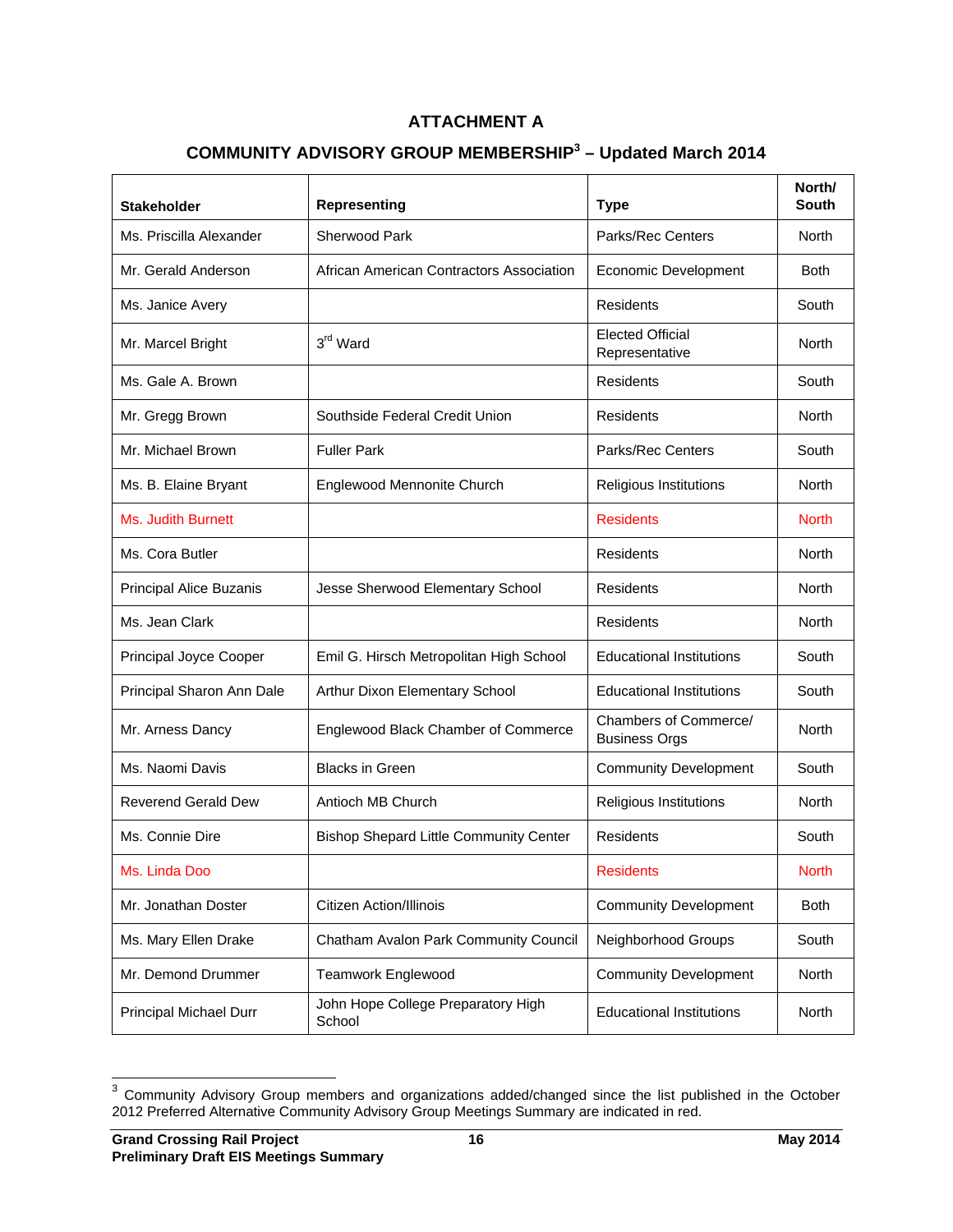| <b>Stakeholder</b>                       | <b>Representing</b>                                                                        | <b>Type</b>                               | North/<br><b>South</b> |
|------------------------------------------|--------------------------------------------------------------------------------------------|-------------------------------------------|------------------------|
| Ms. CeCe Edwards                         | Park Manor Neighbors;<br><b>Grand Crossing Park Advisory Council</b>                       | Neighborhood Groups;<br>Parks/Rec Centers | South                  |
| Mr. John Ellis                           |                                                                                            | <b>Residents</b>                          | <b>North</b>           |
| Mr. Lee Fantroy                          | <b>New Life Covenant</b>                                                                   | <b>Religious Institutions</b>             | South                  |
| Mr. Barrett Finnegan                     | <b>Congressman Rush</b>                                                                    | <b>Elected Official</b><br>Representative | South                  |
| A. Flippin-Ganselor                      |                                                                                            | Residents                                 | North                  |
| Pastor Jacqueline Ford                   | Ingleside-Whitfield United Methodist<br>Church                                             | Religious Institutions                    | South                  |
| Elder Kevin Ford                         | Project Pride/ St. Paul Church of God in<br>Christ Development Ministries, Inc.<br>(SPCDM) | Residents/Religious<br>Institutions       | South                  |
| Ms. Mildred Gipson                       |                                                                                            | Residents                                 | South                  |
| Ms. Teresa Gonzalez                      | <b>Resident Association of Greater</b><br>Englewood (R.A.G.E.)                             | Economic Development                      | <b>North</b>           |
| <b>Principal Beverly Greene</b>          | James Madison Elementary School                                                            | <b>Educational Institutions</b>           | South                  |
| Ms. Donna Hampton-Smith                  | Office of State Representative Kenneth<br>Dunkin                                           | <b>Elected Official</b><br>Representative | North                  |
| Pastor John Hannah                       | New Life Covenant                                                                          | Religious Institutions                    | South                  |
| Ms. Loren Harris                         | 8 <sup>th</sup> Ward - Ald. Harris                                                         | <b>Elected Official</b><br>Representative | South                  |
| Mr. Yusuf Hasan                          | <b>Linblom Park</b>                                                                        | <b>Residents</b>                          | North                  |
| Reverend John Hatchett                   | Coalition for United Community Labor<br>Force                                              | Economic Development                      | <b>North</b>           |
| Ms. Demetria Hayden                      |                                                                                            | <b>Residents</b>                          | <b>North</b>           |
| <b>Principal Shontae</b><br>Higginbottom | Avalon Park Elementary School                                                              | <b>Educational Institutions</b>           | South                  |
| Ms. Jean Carter Hill                     | Imagine Englewood If                                                                       | <b>Community Development</b>              | North                  |
| Director Julia Hill                      | Chicago International Charter -<br>Avalon/South Shore                                      | <b>Educational Institutions</b>           | South                  |
| Mr. Holden Hodges                        | House of Israel Temple of Faith                                                            | Religious Institutions                    | South                  |
| Rabbi James Hodges                       | House of Israel Temple of Faith                                                            | Religious Institutions                    | South                  |
| Mr. Rob Hodges                           | House of Israel Temple of Faith                                                            | Religious Institutions                    | South                  |
| Ms. Estella Holloway                     |                                                                                            | Residents                                 | North                  |
| Ms. Barbara Holt                         | 20 <sup>th</sup> Ward                                                                      | <b>Elected Official</b><br>Representative | North                  |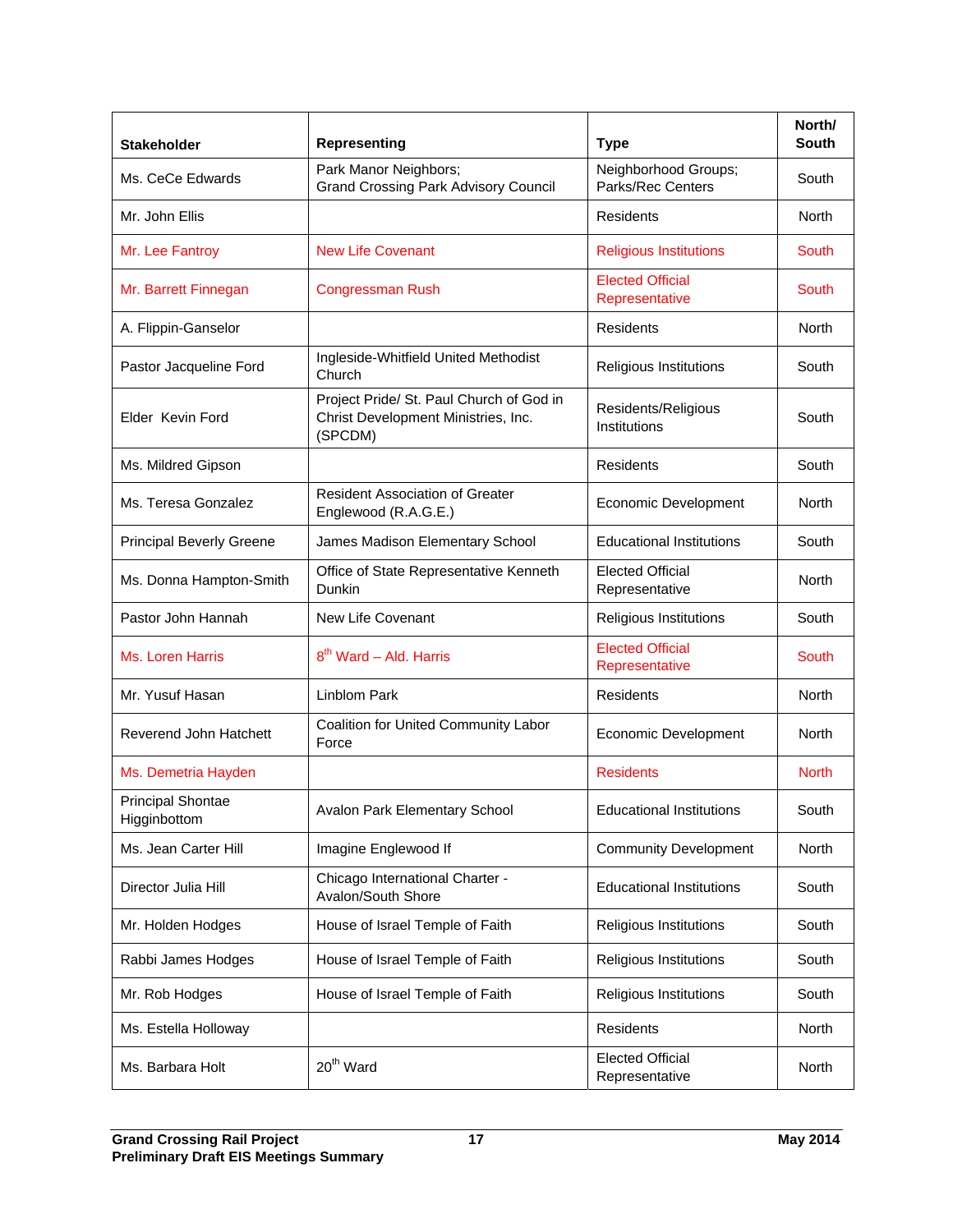| <b>Stakeholder</b>                | <b>Representing</b>                                                 | <b>Type</b>                     | North/<br><b>South</b> |
|-----------------------------------|---------------------------------------------------------------------|---------------------------------|------------------------|
| Mr. Michael Howard                | <b>Fuller Park Community Development</b><br>Corporation/ Eden Place | Residents                       | <b>North</b>           |
| Mr. Roger Huff                    | 5th Ward Organization                                               | Residents                       | South                  |
| Mr. Bob Israel                    | Save Our Community Coalition                                        | <b>Community Development</b>    | South                  |
| Mr. Donald Jaburek                |                                                                     | <b>Residents</b>                | <b>North</b>           |
| Ms. Lenore Jackson                |                                                                     | Residents                       | South                  |
| Ms. Beatrice Jasper               |                                                                     | <b>Residents</b>                | North                  |
| Mr. Bernard Johnson               |                                                                     | Residents                       | South                  |
| Mr. Charles Johnson               | New Life Covenant                                                   | Religious Institutions          | South                  |
| Ms. Loretta Johnson               |                                                                     | <b>Residents</b>                | South                  |
| Captain Robert Johnson            | Chicago Police Department, 9th District                             | Police & Fire                   | North                  |
| Ms. Bobbie Jones                  | Park Manor Neighbors                                                | Neighborhood Groups             | South                  |
| Ms. Doris Jones                   | <b>Teamwork Englewood</b>                                           | <b>Community Development</b>    | North                  |
| Mr. George Jones                  | Coalition for United Community Labor<br>Force                       | Economic Development            | <b>North</b>           |
| Ms. Juanita Jones                 | Princeton Community Organization                                    | Residents                       | North                  |
| Mr. Napoleon Jones                | Union #6                                                            | <b>Residents</b>                | North                  |
| Mr. Prentiss Jones                | Union #6                                                            | Residents                       | North                  |
| Mr. Barry Kelley                  | B.F. Paxton Community Development<br>Corp.                          | <b>Community Development</b>    | South                  |
| Ms. Crystal King-Smith            |                                                                     | Residents                       | South                  |
| Ms. Clara Kirk                    | West Englewood United Organization                                  | Neighborhood Groups             | <b>North</b>           |
| Mr. Michael P. Knotek             | St. Colombanus Parish                                               | Religious Institutions          | South                  |
| Chief Sylvester Knox              | Chicago Fire Department - Engine 84                                 | Police & Fire                   | <b>North</b>           |
| Principal Peggy Korellis-<br>Byrd | <b>TEAM Englewood Community Academy</b><br><b>High School</b>       | <b>Educational Institutions</b> | North                  |
| <b>Director Dennis Lacewell</b>   | Urban Prep Academy for Young Men<br>Charter                         | <b>Educational Institutions</b> | North                  |
| Mr. Carl Latimer                  | Coalition for United Community Action                               | Residents                       | South                  |
| Mr. Cliford Lindsey               |                                                                     | <b>Residents</b>                | North                  |
| Ms. Geraldine Mabry-Smith         | Life Builders United, Inc.                                          | <b>Community Development</b>    | South                  |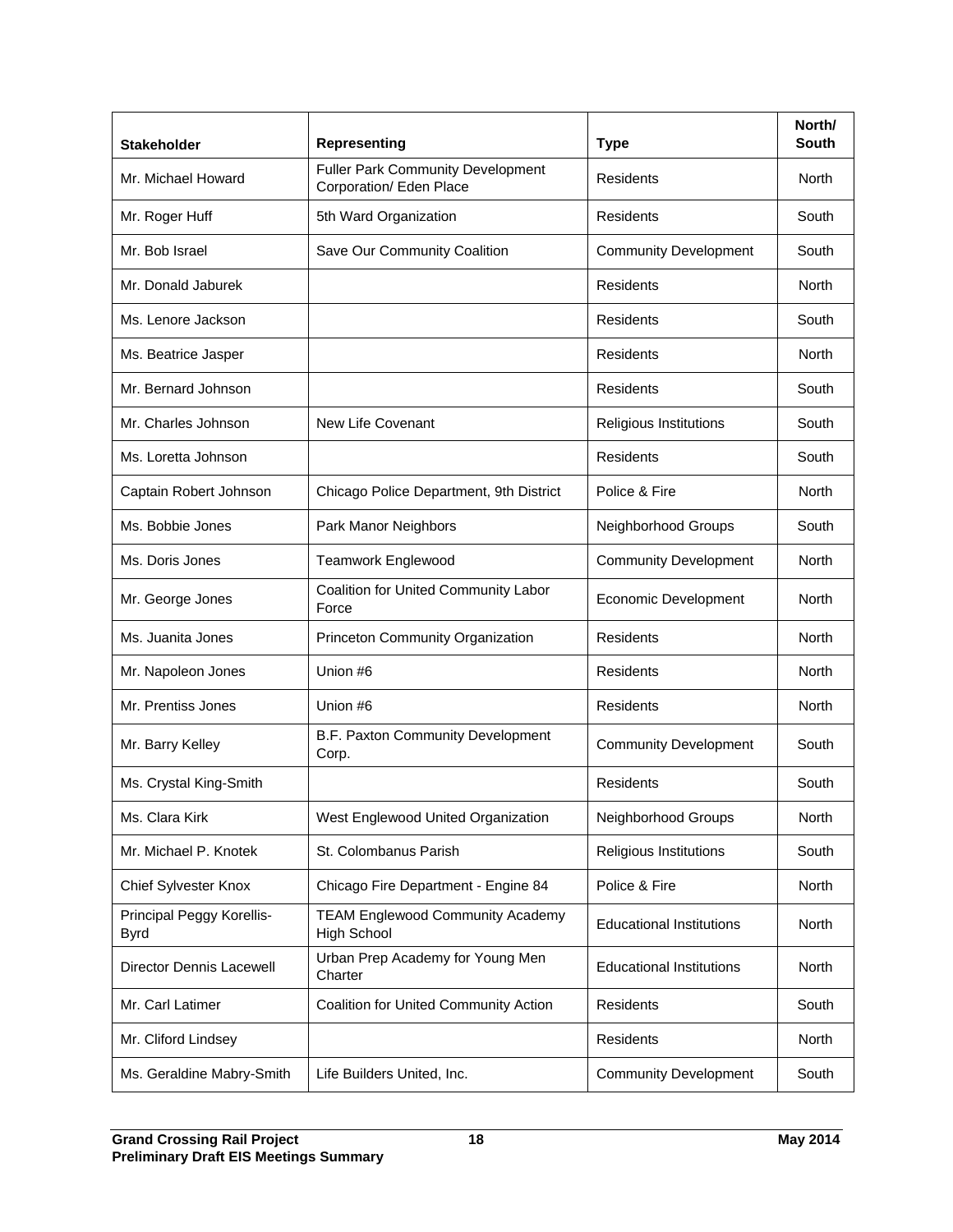| <b>Stakeholder</b>           | <b>Representing</b>                                             | <b>Type</b>                     | North/<br><b>South</b> |
|------------------------------|-----------------------------------------------------------------|---------------------------------|------------------------|
| Principal Shannon Mason      | Betty Shabazz International Charter                             | <b>Educational Institutions</b> | South                  |
| Mr. Eddie Meeks III          | New Life Covenant                                               | Religious Institutions          | South                  |
| Mr. Teddy Mensah             |                                                                 | <b>Residents</b>                | <b>North</b>           |
| <b>Ms. Annie Miles</b>       |                                                                 | <b>Residents</b>                | <b>North</b>           |
| Mr. Randolph Norris          | Life Builders United, Inc.                                      | <b>Community Development</b>    | South                  |
| Mr. Leo Panepinto            | Chicago Police Department, 7th District                         | Police & Fire                   | North                  |
| Ms. Deborah Payne            | Southwest Federation Block Clubs of<br><b>Greater Englewood</b> | Neighborhood Groups             | North                  |
| Pastor Willard Payton        | Pastors of Englewood                                            | <b>Community Development</b>    | <b>North</b>           |
| Mr. Noble L. Pearce          | <b>Community Pride Organization</b>                             | <b>Community Development</b>    | South                  |
| <b>Bishop Edward Peecher</b> | Chicago Embassy Church                                          | Religious Institutions          | North                  |
| Principal Tiffany Phinn      | Walter Reed Elementary School                                   | <b>Educational Institutions</b> | North                  |
| <b>Ms. Marcella Rankins</b>  | Imagine Englewood If                                            | <b>Community Development</b>    | <b>North</b>           |
| Mr. Larry Rattler            |                                                                 | <b>Residents</b>                | North                  |
| Mr. Brad Redrick             | <b>Grand Crossing Neighborhood Network</b>                      | Neighborhood Groups             | South                  |
| <b>Officer Teresa Reed</b>   | Chicago Police Department, 3rd District                         | Police & Fire                   | South                  |
| Ms. Alice Rivers             |                                                                 | Resident                        | South                  |
| Commander Leo Schmitz        | Chicago Police Department, 7th District                         | Police & Fire                   | North                  |
| Ms. Brenda Scott             |                                                                 | Residents                       | North                  |
| Mr. Theodore Seals           |                                                                 | Residents                       | South                  |
| Mr. Omar Shareef             | African American Contractors Association                        | <b>Economic Development</b>     | Both                   |
| Mr. Edward Shultz            | Eastwood Gardens Apartment                                      | Residents                       | North                  |
| Ms. Joy Sigur-Ramza          |                                                                 | Residents                       | South                  |
| Principal Kenndell Smith     | Henry O. Tanner Elementary School                               | <b>Educational Institutions</b> | South                  |
| Mr. Solomon Smith            | Meyering Park Advisory Council                                  | Parks/Rec Centers               | South                  |
| Ms. Alicia Spears            | <b>Business and Economic Revitalization</b><br>Association      | Economic Development            | South                  |
| Mr. Tazama Sun               |                                                                 | Residents                       | South                  |
| Ms. Earnestine Sykes         |                                                                 | Residents                       | South                  |